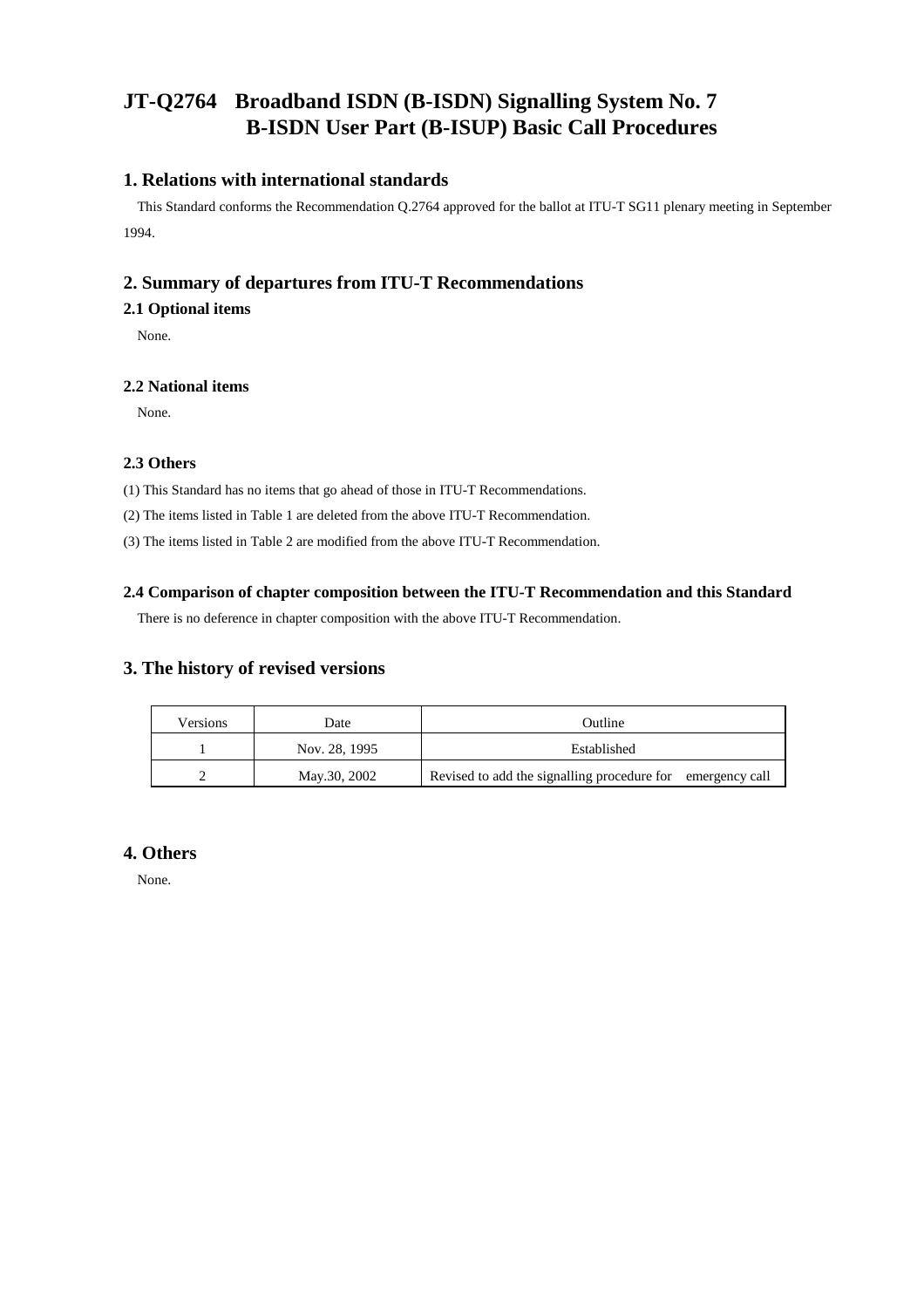| No.            | Item                                                                             | Reason for deletion                                                                                                                                                                          |
|----------------|----------------------------------------------------------------------------------|----------------------------------------------------------------------------------------------------------------------------------------------------------------------------------------------|
| 1              | Description specific for international<br>calls                                  | It is not required in national standard.                                                                                                                                                     |
| $\overline{2}$ | Subsequent address message                                                       | It is not required in national standard because this message is for<br>overlap operation.                                                                                                    |
| 3              | Forward transfer message                                                         | It is not required in national standard because this message is for<br>international operator calls.                                                                                         |
| $\overline{4}$ | Network resource management<br>message                                           | It is not required in national standard because this message is for<br>dynamic echo control.                                                                                                 |
| 5              | Segmentation message                                                             | It is not required in national standard.                                                                                                                                                     |
| 6              | End-of-pulsing (ST)                                                              | It is not required in national standard because it is for overlap<br>operation.                                                                                                              |
| $\overline{7}$ | Forward address signalling<br>- overlap operation                                | It is not required in national standard.                                                                                                                                                     |
| 8              | Awaiting Answer timer                                                            | It is not required in national standard because it is not used for<br>national connection and only international exchange has to be<br>equipped with this timer in international connection. |
| 9              | Location number parameter                                                        | It is not required in national standard.                                                                                                                                                     |
| 10             | Origination ISC Point code                                                       | It is not required in national standard.                                                                                                                                                     |
| 11             | User part availability procedure                                                 | It is not required in national standard.                                                                                                                                                     |
| 12             | User part signalling congestion control It is not required in national standard. |                                                                                                                                                                                              |
| 13             | Destination_Unavailable/Available<br>primitive                                   | They are not required in national standard because these primitives are<br>for user part signalling congestion control.                                                                      |
| 14             | Remote_Status primitive                                                          | It is not required in national standard because this primitive is for user<br>part availability procedure and user part signalling congestion control.                                       |
| 15             | <b>MTP PAUSE/RESUME</b>                                                          | It is not required in national standard.                                                                                                                                                     |

Table 1 Deleted items in this TTC standard